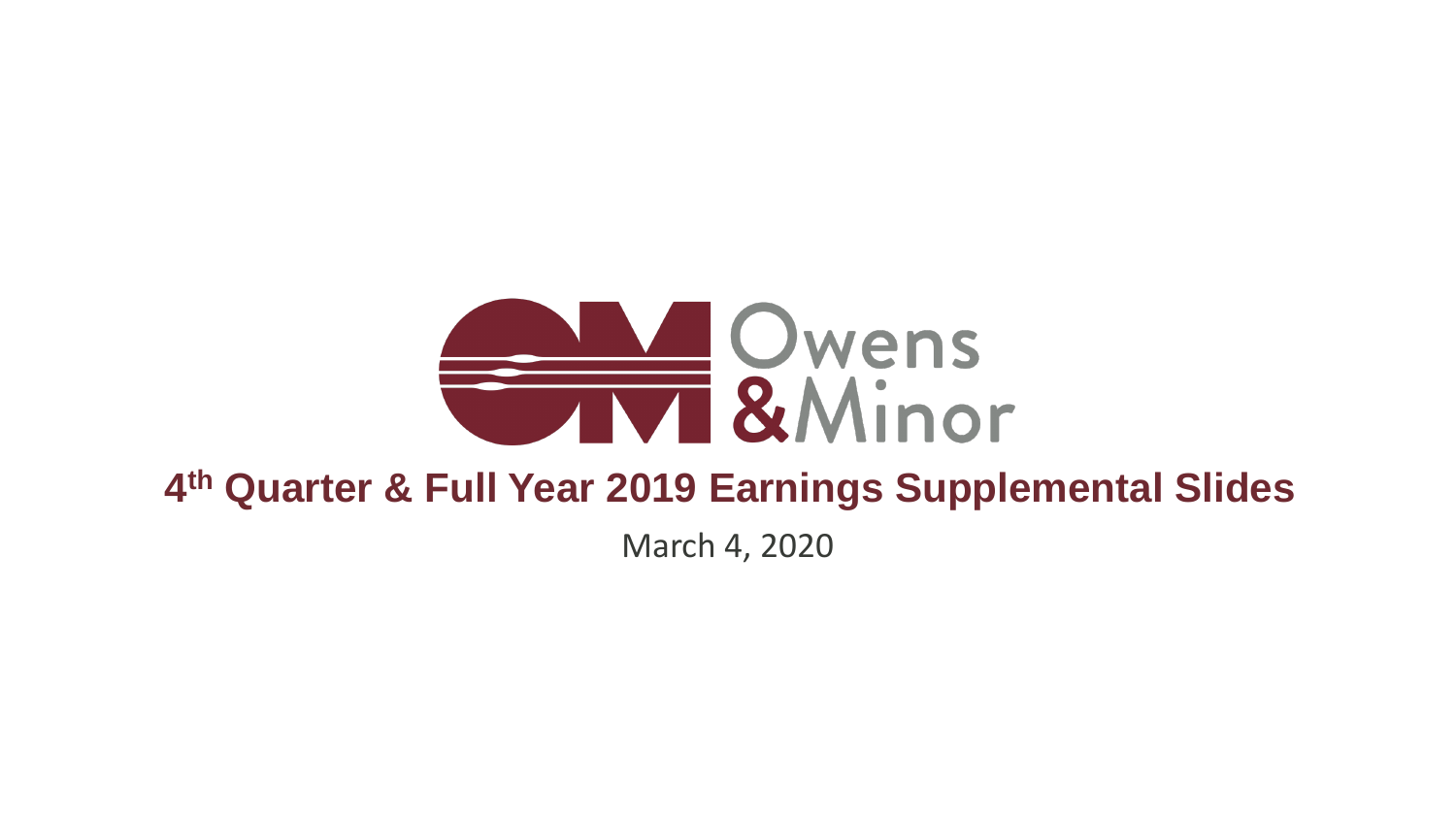This presentation is intended to be disclosure through methods reasonably designed to provide broad, non-exclusionary distribution to the public in compliance with the SEC's Fair Disclosure Regulation. This presentation contains certain ''forward-looking'' statements made pursuant to the Safe Harbor provisions of the Private Securities Litigation Reform Act of 1995. These statements include, but are not limited to, the statements in this presentation regarding our expectations with respect to our 2020 financial performance, our modeling assumptions, and earnings growth beyond 2020, as well as other statements related to the Company's expectations regarding the performance of its business and improvement of operational performance. Forwardlooking statements involve known and unknown risks and uncertainties that may cause our actual results in future periods to differ materially from those projected or contemplated in the forward-looking statements.

Investors should refer to Owens & Minor's Annual Report on Form 10-K for the year ended December 31, 2018, filed with the SEC including the sections captioned "Cautionary Note Regarding Forward-Looking Statements" and "Item 1A. Risk Factors," and subsequent annual reports on Form 10-K, quarterly reports on Form 10-Q and current reports on Form 8-K filed with or furnished to the SEC, for a discussion of certain known risk factors that could cause the company's actual results to differ materially from its current estimates. These filings are available at www.owensminor.com. Given these risks and uncertainties, Owens & Minor can give no assurance that any forward-looking statements will, in fact, transpire and, therefore, cautions investors not to place undue reliance on them. Owens & Minor specifically disclaims any obligation to update or revise any forward-looking statements, whether as a result of new information, future developments or otherwise.

Owens & Minor uses its web site, www.owens-minor.com, as a channel of distribution for material Company information, including news releases, investor presentations and financial information. This information is routinely posted and accessible under the Investor Relations section.



#### **Safe Harbor**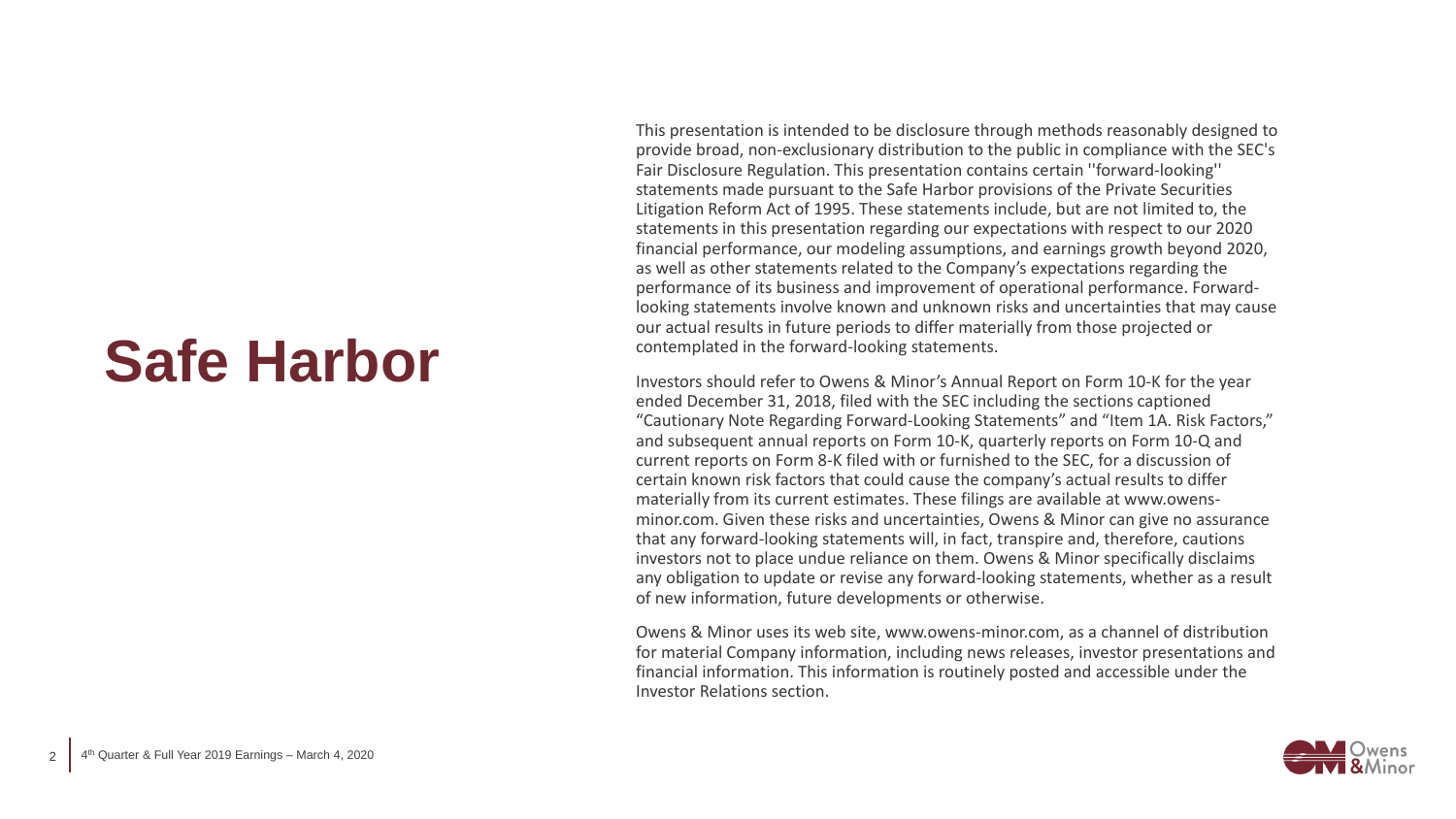### **2020 Guidance**

The Company's outlook reflects reinvestment in the core businesses, lost income associated with the pending divestiture of Movianto, the impact of recent financing activity, and customer non-renewals in the first three quarters of 2019, partially offset by further operating efficiencies and continued strong performance in our non-Medical Distribution businesses.

The Company believes that the aforementioned investments will position it to generate sustained annual double-digit earnings growth beyond 2020. Adjusted net income for 2020 is expected to be in a range of \$0.50 to \$0.60<sup>1</sup> per share.

1. On a continuing operations basis; based on foreign currency rates in effect December 31, 2019.



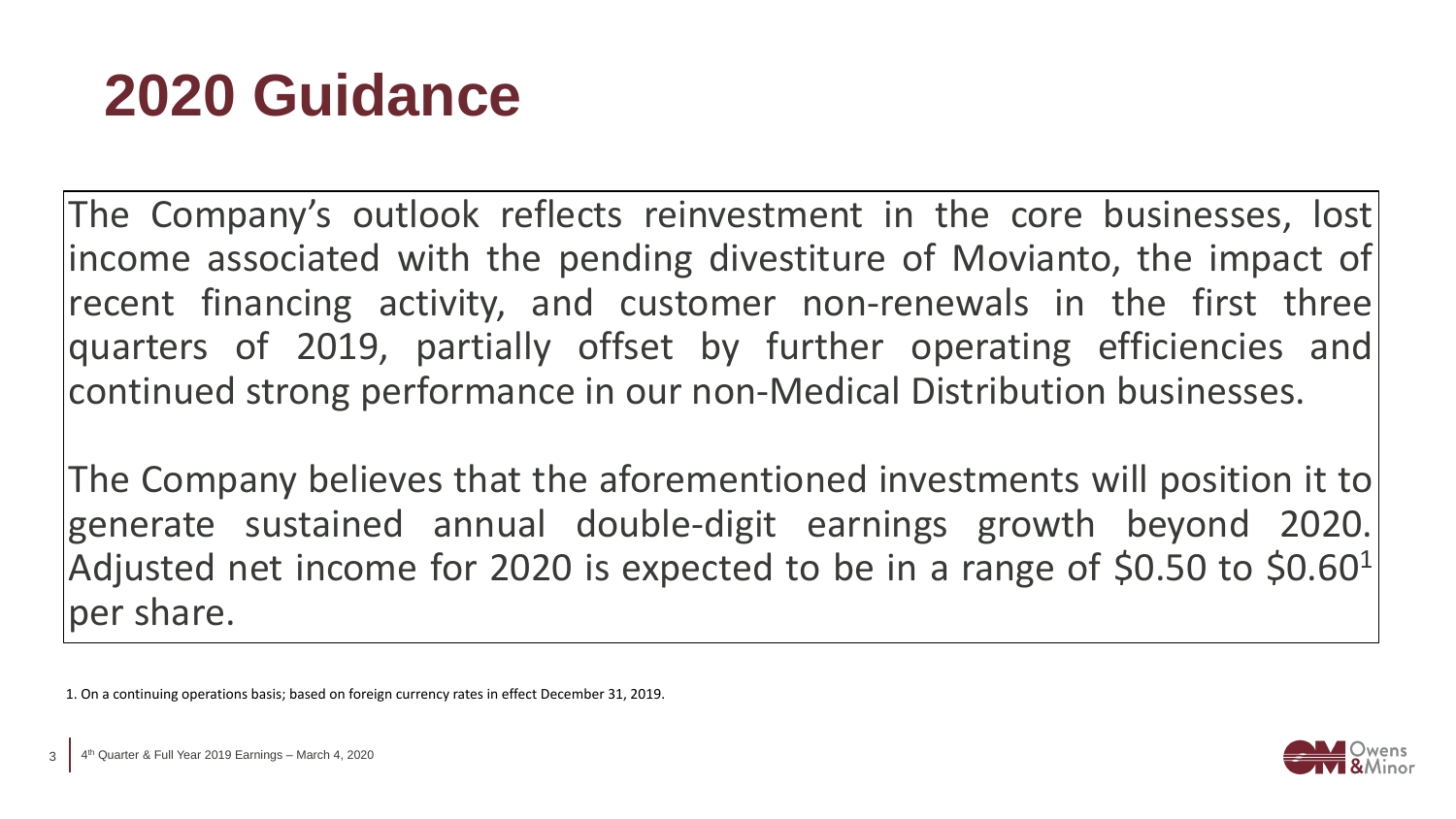## **2020 Modeling Assumptions**

**from continuing operations**

| <b>Modeling Assumptions1</b> | <b>Full Year 2020</b>                |
|------------------------------|--------------------------------------|
| Revenue                      | $$8.3 - $8.5$ billion                |
| <b>Gross Margin</b>          | $13.0\% - 13.3\%$                    |
| <b>Interest Expense</b>      | \$93 - \$96 million                  |
| <b>Capital Expenditures</b>  | $$55 - $65$ million                  |
| Adj. Effective Tax Rate      | $~81\%$                              |
| <b>Foreign Currency</b>      | Based on rates in effect at 12/31/19 |
| <b>Commodity Prices</b>      | <b>Modestly favorable trend</b>      |
|                              |                                      |



1. Modeling parameters are assumptions used for initial adjusted EPS guidance for 2020, and the Company undertakes no obligation to update such assumptions/modeling parameters subsequent to the date of this presentation (March 4, 2020). Modeling parameters are presented on a continuing operations and constant currency basis and exclude acquisition-related and exit & realignment charges.

4 | 4<sup>th</sup> Quarter & Full Year 2019 Earnings – March 4, 2020